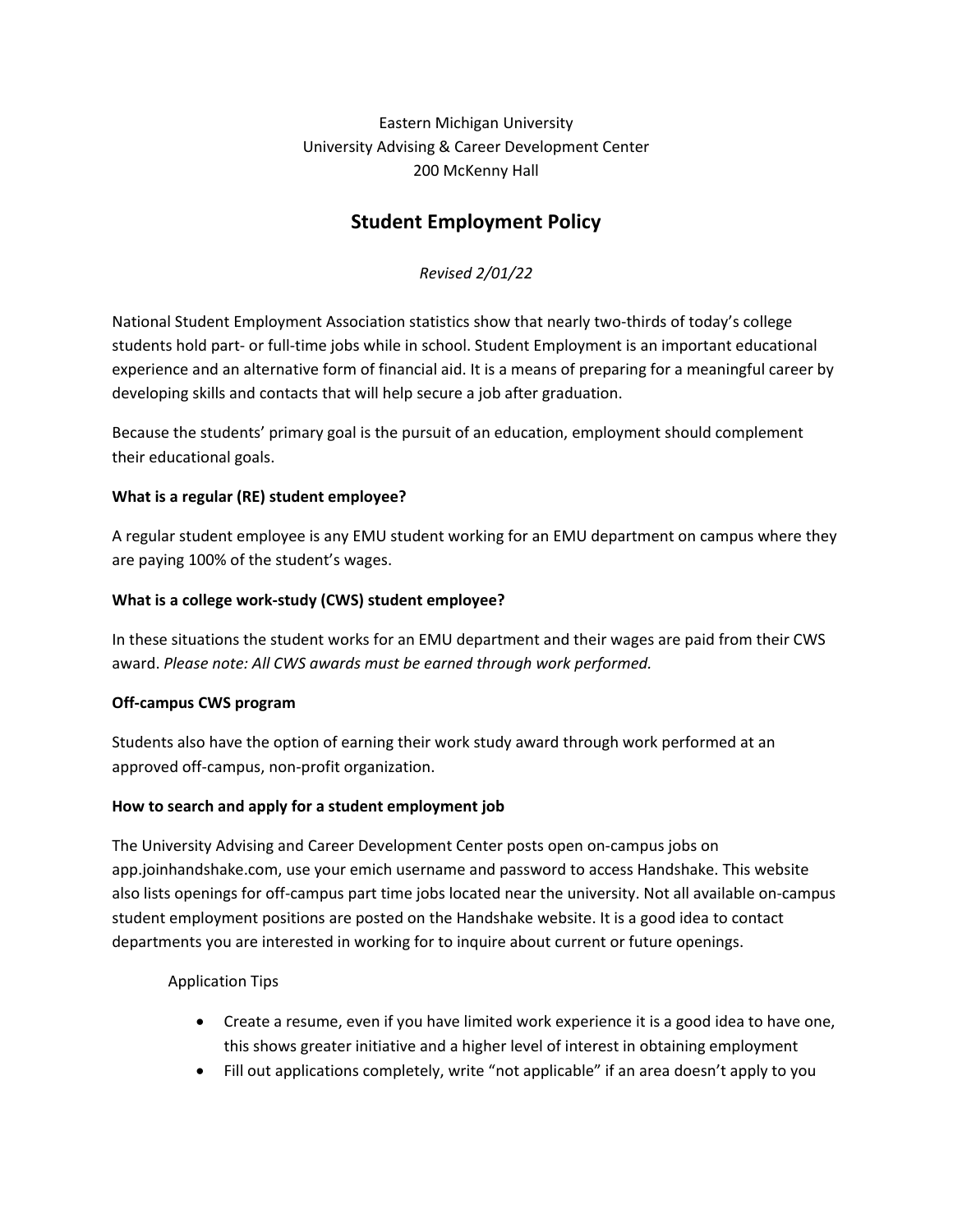- If you have a work study award be prepared to show a copy of the award amount to a potential employer. You can print your award amount from your student tab in your my.emich account under the financial aid/award section.
- Be prepared to discuss the hours you are available to work (bringing your class schedule is a good idea)
- Practice interviewing (research potential interview questions, practice answering them)

#### **Student employment rules**

1. Undergraduates: Students must be enrolled for a minimum of 6 credit hours per semester. The exception to this rule is during summer term a student needs be enrolled 6 credit hours or be pre-enrolled for at least 6 hours for the following fall semester in order to be eligible for employment.

Graduate: Students must be enrolled for a minimum of 4 credit hours\* per semester. The exception to this rule is during summer term a student needs be enrolled 4 credit hours\* or be pre-enrolled for at least 4 hours\* for the following fall semester in order to be eligible for employment.

\*Ph.D. students are only required to be registered for one credit hour to be eligible for student employment

*Each student is granted an automatic one-time exemption to the minimum enrollment requirement in their last semester of attendance prior to graduation.*

2. Maximum work hour policy: Students who are United States citizens or permanent residents of the United States may work the following number of hours:

| Fall & Winter   | 29 hours per week |
|-----------------|-------------------|
| Summer          | 29 hours per week |
| Semester breaks | 29 hours per week |

Per federal regulation, international students may work the following number of hours:

| Fall & Winter   | 20 hours per week |
|-----------------|-------------------|
| Summer          | 29 hours per week |
| Semester Breaks | 29 hours per week |

Check with the Office of International Students & Scholars for any questions regarding working hour rules for international students. *Please remember it is the student's responsibility to know and comply with their visa regulations.*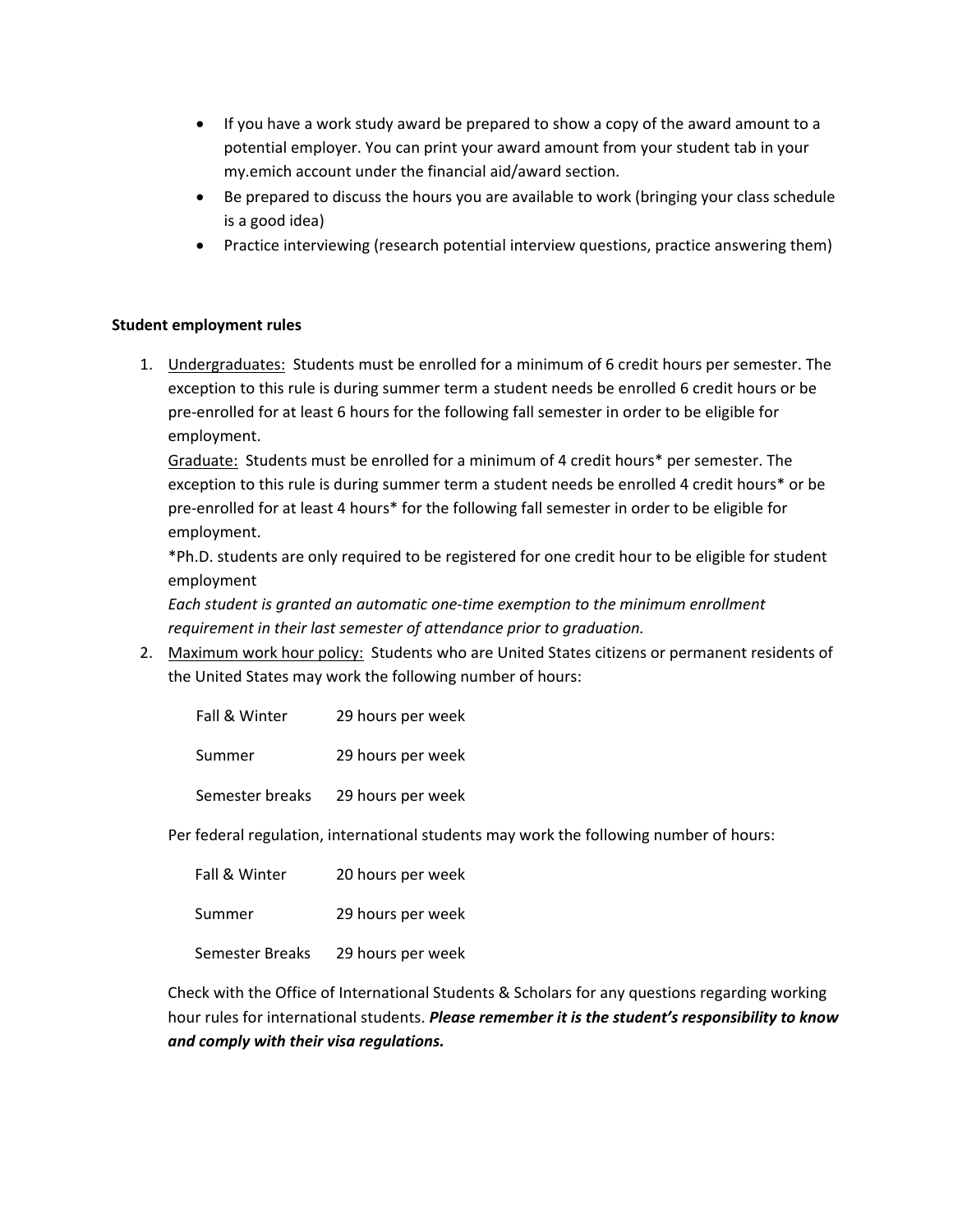*Overtime is defined as hours worked in excess of 40 hours per week or 8 hours per day. University policy prohibits both student employees from working overtime and University departments from scheduling them for overtime.*

- 3. Criminal background checks: Students are required to submit an electronic authorization to conduct a criminal background check. Authorization can be accessed by going to: my.emich account, student tab, consent to criminal background check. Students will read and answer the criminal history question, click the authorization box and submit their consent. The university conducts a criminal background check and sex offender registry check on all student employees at the time of hire. *It is important to be honest when answering the criminal history question. Prior criminal history does not necessarily exclude you from holding a student employment job. The nature and date of the offense as well as the nature of the job will be considered.*
- 4. Hourly student employment policy: Students are required to acknowledge receipt of this policy. Acknowledgement is given by going to: my.emich account, student tab, hourly student employment policy. Students will review the policy then certify receipt by clicking and submitting.
- 5. Data Security and Confidentiality: Students are required to read and acknowledge the data security and confidentiality policy. Read and then certify receipt by clicking and submitting.
- 6. Form I-9: Every student employee must have a completed I-9 on file with UACDC. *The I-9 is a federal form used to document that each new employee is authorized to work in the United States.*

#### **Pay Rate**

Typically students earn minimum wage unless they have a specialized skill set that warrants a higher pay rate.

Please check with UACDC or the Michigan Department of Labor and Economic Opportunity for the current minimum wage rate.

#### **Reporting Hours Worked**

Students enter their hours worked through web-time entry in their my.emich account under the employee tab. For assistance with time entry please contact the payroll office at 487-2393.

*Please note: It is considered fraud to enter hours for which you did not work. Departments perform periodic checks to verify accuracy. Falsifying hours worked is grounds for immediate termination.*

#### **Breaks and Lunches**

EMU allows employees a paid 15 minute break during each four hours worked and an unpaid 30 minute break/lunch for 6-8 hour shifts.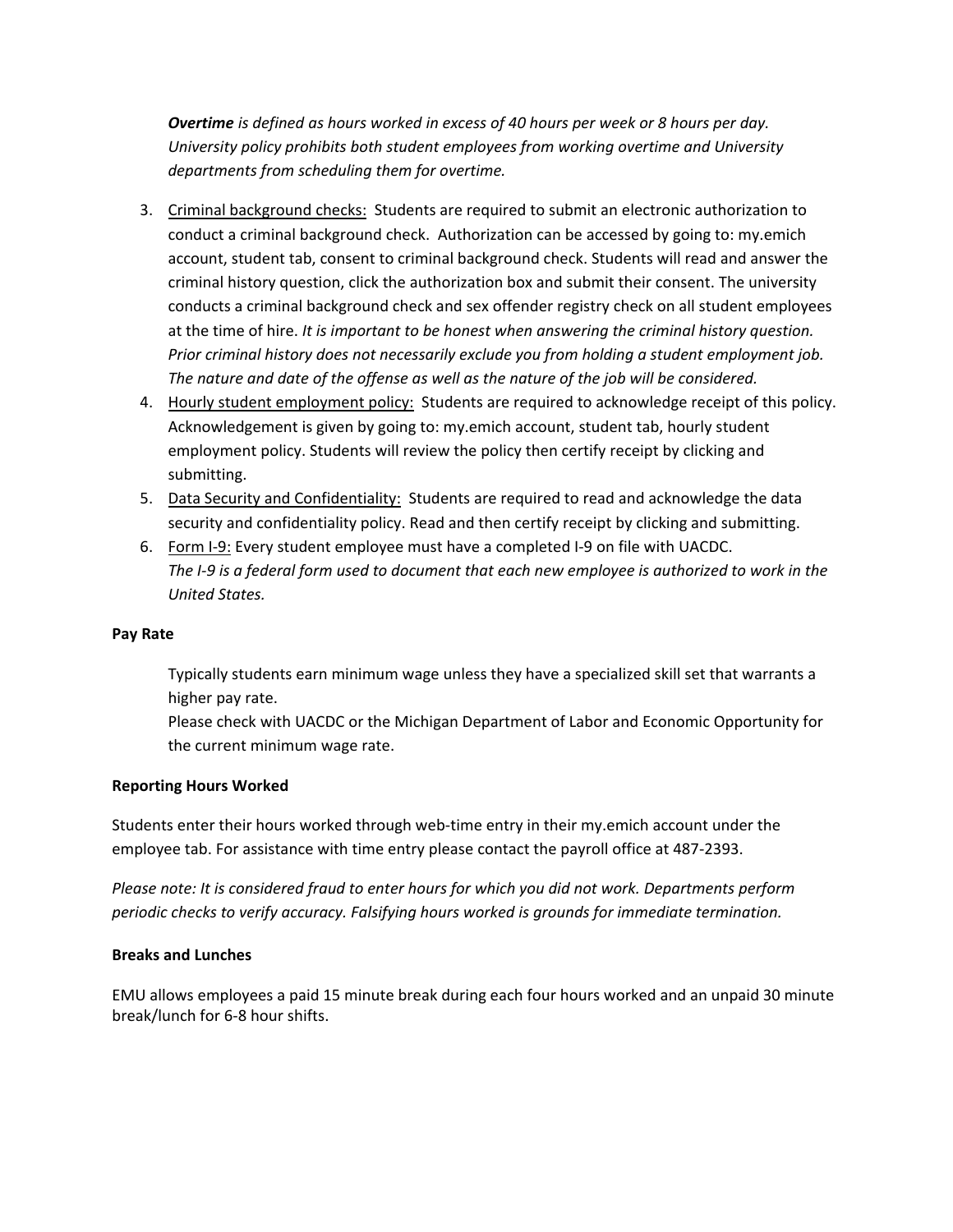#### **Benefits**

Student Employees do not qualify for vacation, sick leave, emergency leave, holiday pay, health benefits or unemployment insurance.

#### **Workers' Compensation**

All EMU student employees are covered under the Michigan Worker's Disability Compensation Act. If a student employee is injured on the job the student employee must immediately report the incident to his/her supervisor and complete a report of employee injury. For more information contact Risk Management and Workers' Compensation at 487-1357.

#### **Americans with Disabilities Act**

The Americans with Disabilities Act (ADAAA) prohibits employment discrimination on the basis of disability and requires employers to provide reasonable accommodations to qualified individuals with disabilities who are employed or applicants of employment.

View the reasonable accommodation request form here: [https://www.emich.edu/hr/forms/benefits/ada\\_accommodation-request-employee.pdf](https://www.emich.edu/hr/forms/benefits/ada_accommodation-request-employee.pdf)

View the quick reference guide here: [https://www.emich.edu/hr/documents/benefits/ada](https://www.emich.edu/hr/documents/benefits/ada-accommodation-quick-reference-guide.pdf)[accommodation-quick-reference-guide.pdf](https://www.emich.edu/hr/documents/benefits/ada-accommodation-quick-reference-guide.pdf)

#### **Student Responsibilities**

Expectations are the same for both regular student employees and college work study student employees. Students are responsible for performing the assigned duties given by their supervisor. It is important that students know employer expectations regarding performance, dress code and conduct. Although each job is different and the skills and responsibilities may vary, all students are responsible for maintaining the following work standards:

- Arriving on time for their scheduled shift
- Notifying supervisors ahead of time if they are going to be late or absent
- Treating all co-workers, supervisors, students and customers with respect
- Dressing appropriately as outlined in the department's dress code policy
- Refraining from conducting personal business while at work (this may include use of social media, cell phones and texting)
- Maintaining a positive attitude while at work
- Completing and submitting web-time entry on time
- Handling all confidential information with care
- Keeping track of work study hours and earnings and notifying their supervisor when funds are low to make sure the allotted amount is not exceeded
- Providing current contact information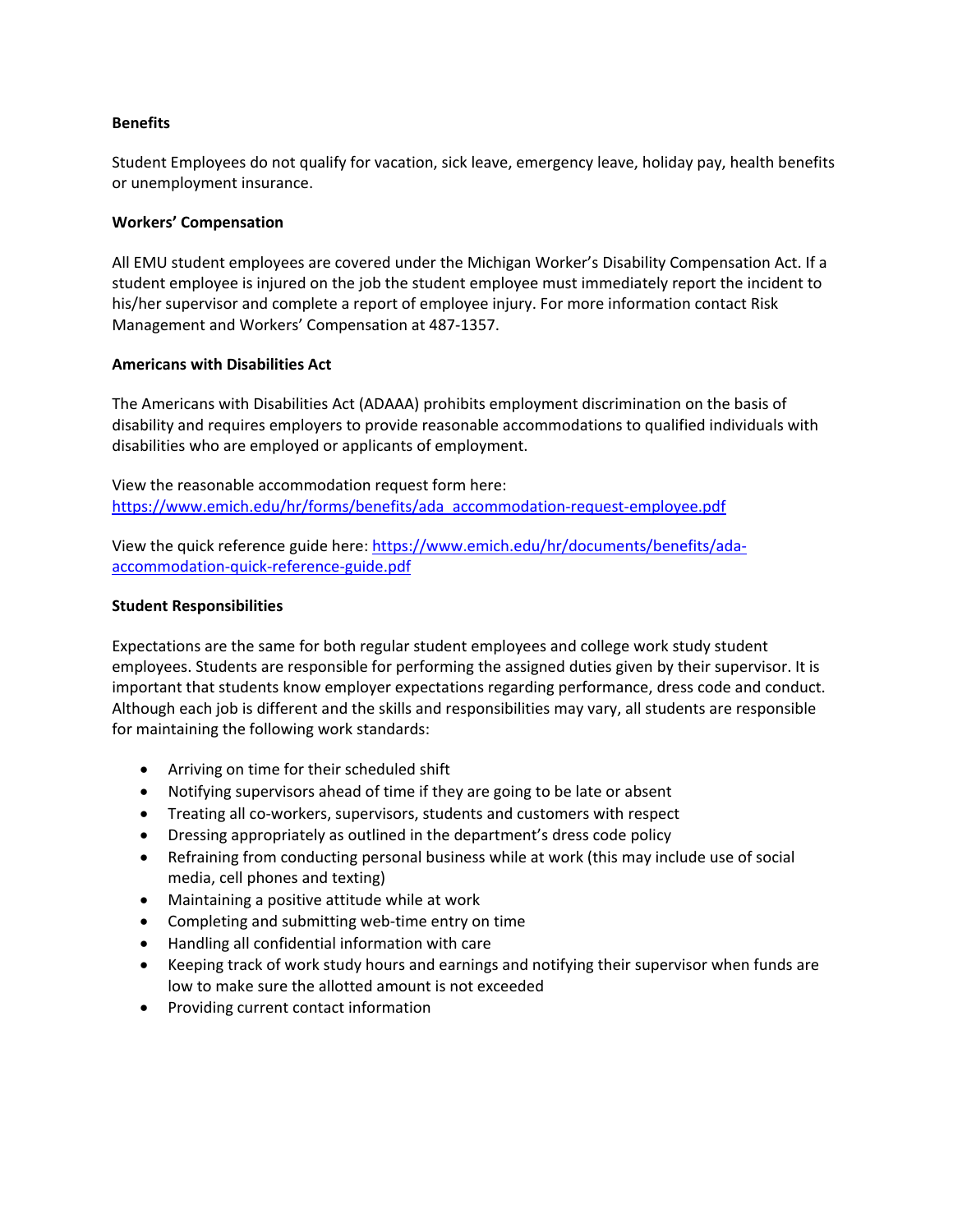#### **Duration of Employment**

Students are at-will employees and can be terminated without cause at any time; however the following will be grounds for immediate termination:

- Excessive absence or tardiness
- Refusing to fulfill job responsibilities
- Violation of Student Code of Conduct
- Forging web time entry (falsifying time worked)
- Sharing of confidential information

#### **Progressive Discipline**

Our office suggests using a progressive discipline policy to allow students the opportunity to learn and grow from their student employment experience. *See below for sample progressive discipline form.*

#### **Employee/Employer Conflicts**

It is the responsibility of the employee and employer to address any work related problems that arise. Most disagreements are minor and can be resolved by arranging a meeting with the supervisor to discuss the problem. If the problem cannot be resolved at the supervisory level the student should discuss the concerns with the department head. If this fails the student can make an appointment with the UACDC office to discuss the student employment grievance process.

Informal Resolution:

Most difficulties can be resolved through open, direct discussion among the parties involved. Students are therefore encouraged to communicate their job-related concerns to their direct supervisor. The student and the campus employer should work collaboratively to resolve the issue fairly and informally within the department.

Disputes that cannot be resolved informally may be submitted to the formal grievance process only if the student employee is alleging an incorrect interpretation or application of a published University Student Employment policy, procedure, or work rule. Claims of discriminatory treatment should be directed to the Office of Diversity and Affirmative Action.

Formal Resolution for Student Employees: Meeting with the Director of University Advising and Career Development.

The student employee must complete and submit a Student Employment Complaint Form to the UACDC's Office within a reasonable time, not to exceed 10 (ten) working days, after the alleged incident occurs. Employee Complaint Forms and information are available at: http://www.emich.edu/uacdc/students/find\_job/studentemploymentgrievanceform.pdf

Upon receipt of the complaint, the Director of UACDC (or his/her designee) will schedule an appointment with the student to discuss the dispute. The purpose of this meeting will be to confirm that informal resolution is not an option and to direct the student to appropriate resources for further assistance. If the matter is not settled, the Director of UACDC shall forward the complaint to Office of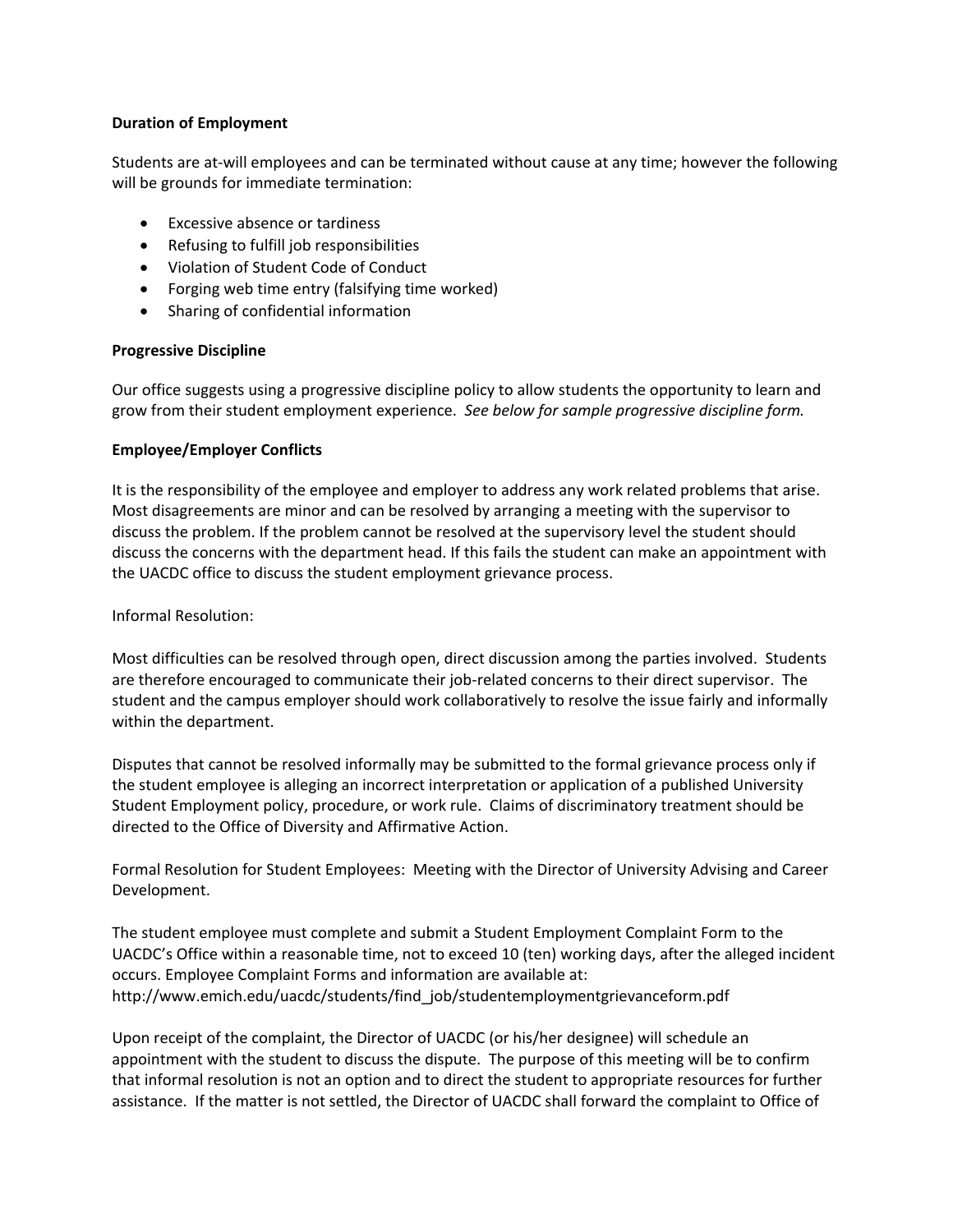Student Conduct and Community Standards and inform the student that he/she may enlist the assistance of the University Ombudsman for advisement throughout the grievance process.

EMU does not require departments to conduct annual performance evaluations, however it is encouraged to provide feedback and growth opportunities for our student employees. *See below for sample student employee performance review.*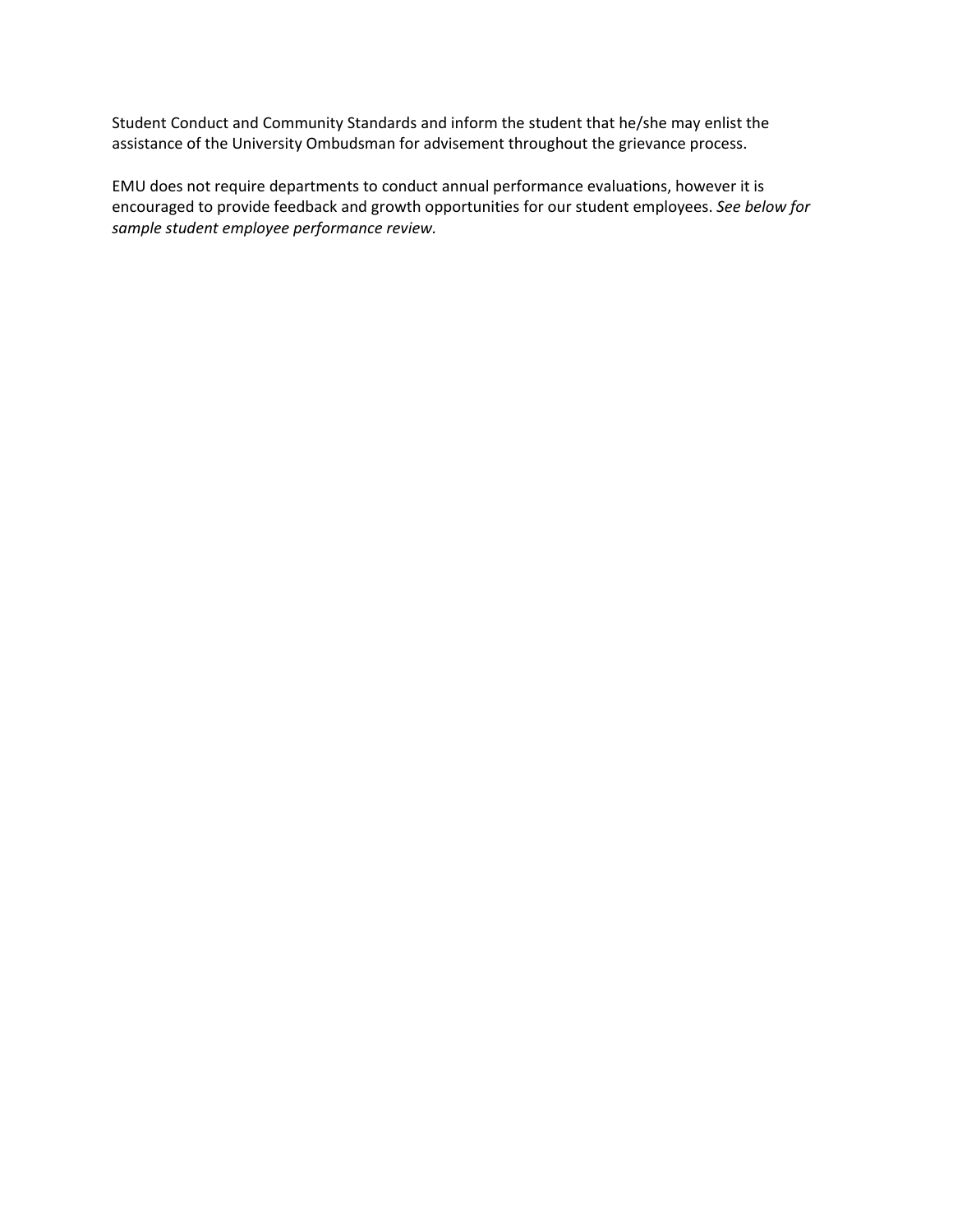# **Eastern Michigan University**

Progressive Discipline Notification Form

| Employee                          |                     |  |
|-----------------------------------|---------------------|--|
| Name:                             | Department:         |  |
| Job Title:_______________________ | Date of hire:       |  |
| Name of Supervisor Completing     |                     |  |
| Form:                             |                     |  |
| Level of Progressive Discipline:  |                     |  |
| Verbal Warning/Counseling         | Suspension for days |  |
| <b>Written Warning</b>            | Termination         |  |

Reason for progressive discipline (be specific, giving dates and times of incidents and list any dates of previous counseling sessions. Remember to state only the facts pertaining to this situation).

Corrective action to be taken:

It is expected that the condition noted above will be corrected immediately. In the event this condition is not corrected, or another offense occurs, you will be subject to further disciplinary action, up to and including termination.

Your signature is intended only to acknowledge receipt of this notice; it does not imply agreement or disagreement with the notice itself.

| Employee Signature:   | Date: |
|-----------------------|-------|
| Supervisor Signature: | Date: |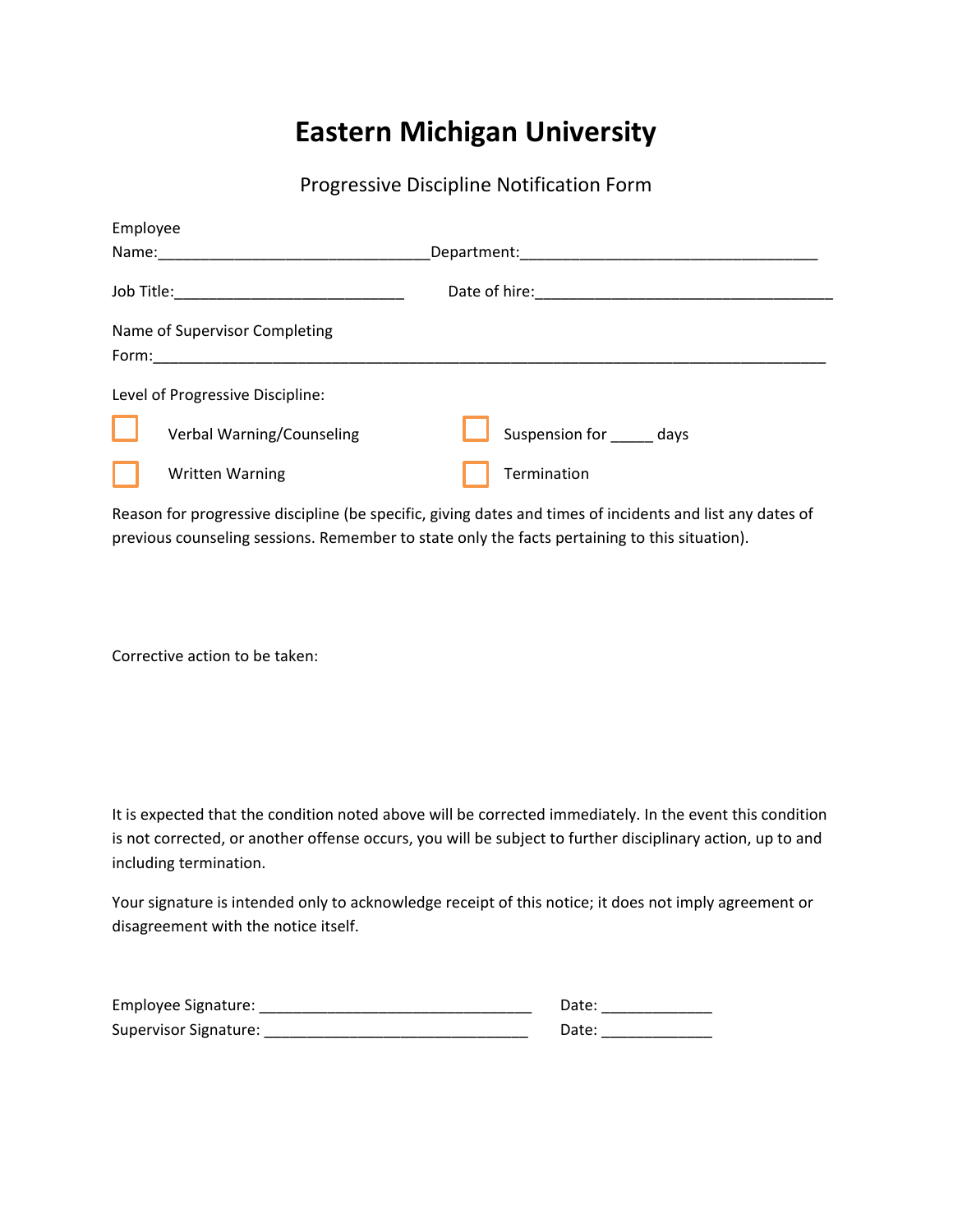# **Student Employee Performance Review**

**A**=Outstanding **B**=Exceeds expectations **C**=Meets expectations **D**=Does not meet expectations

Employee Name:\_\_\_\_\_\_\_\_\_\_\_\_\_\_\_\_\_\_\_\_\_\_\_\_\_\_\_\_ Date of Review:\_\_\_\_\_\_\_\_\_\_\_\_\_\_\_\_\_\_\_\_\_\_\_\_\_\_

| <b>Job Skills</b>                                      | <b>Rating</b> | <b>Comments</b> |
|--------------------------------------------------------|---------------|-----------------|
| 1.<br>Telephone Etiquette                              |               |                 |
| 2.<br><b>Computer Competence</b>                       |               |                 |
| 3.<br>Verbal/Written<br><b>Communication Skills</b>    |               |                 |
| Courtesy<br>4.                                         |               |                 |
| 5.<br><b>Office Demeanor</b>                           |               |                 |
| 6.<br><b>Information Handling</b><br>(Confidentiality) |               |                 |
| 7.<br>Attendance                                       |               |                 |
| Other (describe)<br>8.                                 |               |                 |

### **Professional Demeanor**

| <b>Job Skills</b> |                                | <b>Rating</b> | <b>Comments</b> |
|-------------------|--------------------------------|---------------|-----------------|
|                   |                                |               |                 |
| 9.                | Quality of work-produces       |               |                 |
|                   | quality work, completes        |               |                 |
|                   | assignments in a timely        |               |                 |
|                   | manner                         |               |                 |
|                   | 10. Productivity-              |               |                 |
|                   | produces the work expected     |               |                 |
|                   | from the position              |               |                 |
|                   | 11. Dependability-             |               |                 |
|                   | Faithful in reporting work and |               |                 |
|                   | remains on task                |               |                 |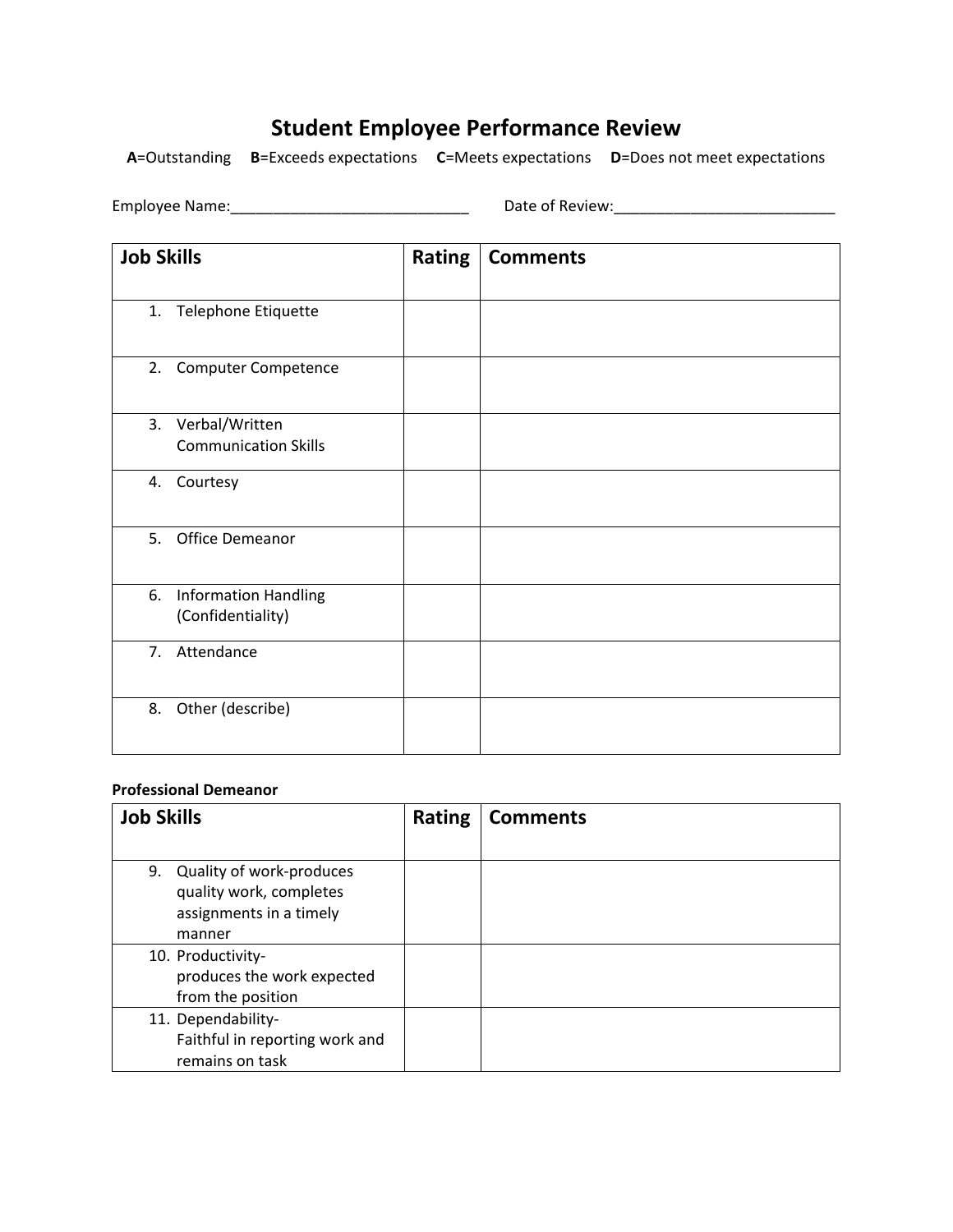| 12. Initiative-               |  |
|-------------------------------|--|
| Little direction needed,      |  |
| efficient                     |  |
| 13. Punctuality-              |  |
| Consistently arrives on time; |  |
| meets agreed upon deadlines   |  |
| 14. Style of Dress-           |  |
| Dresses appropriately, meets  |  |
| department standards for      |  |
| position                      |  |
| 15. Responsibility-           |  |
| Accepts responsibility for    |  |
| actions taken                 |  |
| 16. Positive Image-           |  |
| Serves as a positive          |  |
| representative of the         |  |
| department                    |  |
| 17. Communication-            |  |
| Communicates appropriately    |  |
| with staff & clients          |  |
| 18. Responsiveness-           |  |
| Demonstrates and inclusive    |  |
| attitude, maintains patience, |  |
| acts with sincerity           |  |
| 19. Cooperation-              |  |
| Willing to compromise and     |  |
| resolve disagreements         |  |

Additional Comments (if any):

Employee Comments (if any):

Is any action being taken to help this employee improve his/her performance? Yes No Specify:

I have reviewed this employee's job performance in good faith, using the best information available to me.

Supervisor Signature: \_\_\_\_\_\_\_\_\_\_\_\_\_\_\_\_\_\_\_\_\_\_\_\_\_\_\_\_\_\_ Date:\_\_\_\_\_\_\_\_\_\_\_\_\_\_\_\_

| <b></b><br>ٰ ب<br>$ -$<br>$\sim$ |  |
|----------------------------------|--|
|                                  |  |